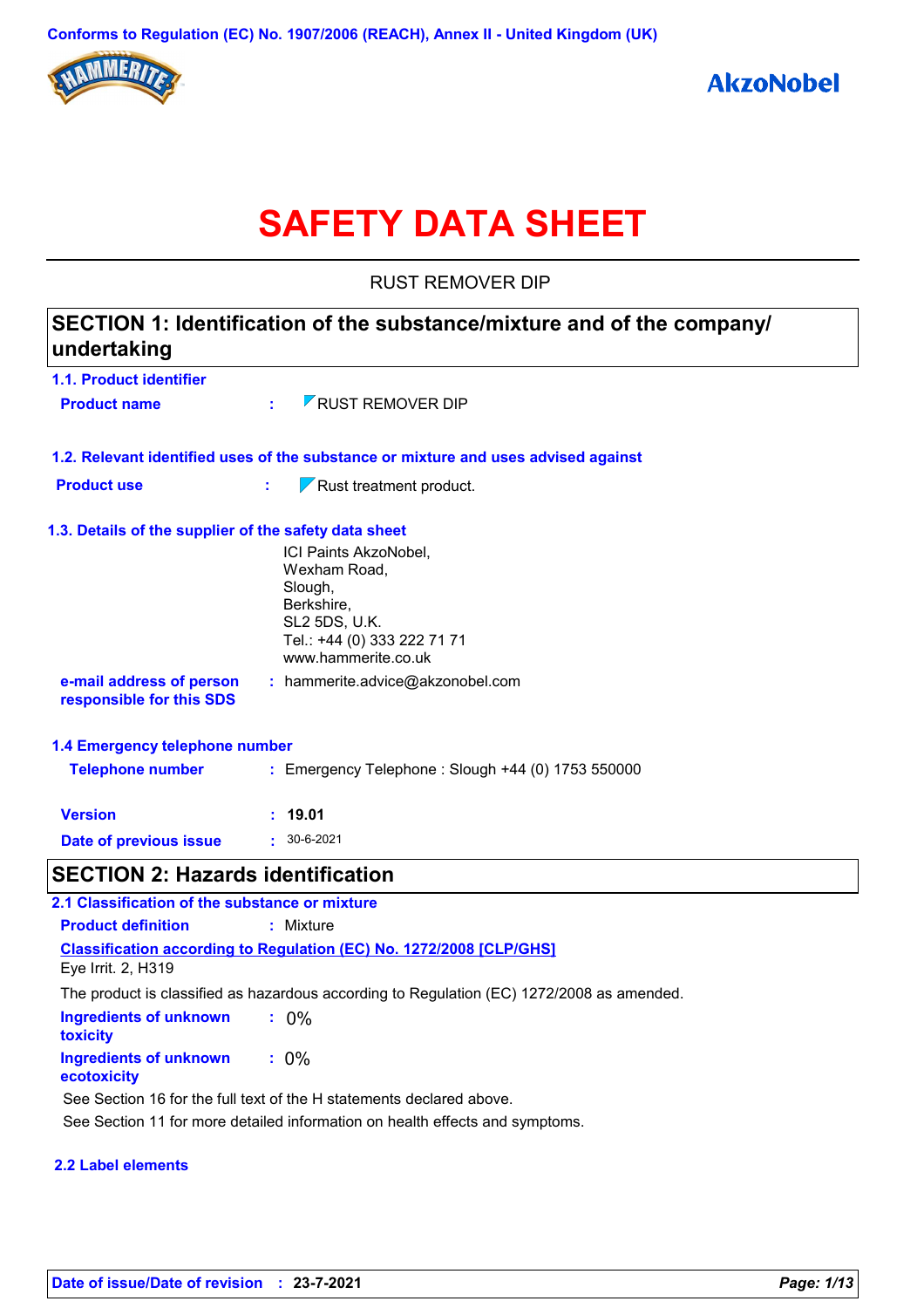*RUST REMOVER DIP*

### **SECTION 2: Hazards identification**

| <b>Hazard pictograms</b>                                                                                                                                        | ÷                                                                                                                                                                                                                                        |
|-----------------------------------------------------------------------------------------------------------------------------------------------------------------|------------------------------------------------------------------------------------------------------------------------------------------------------------------------------------------------------------------------------------------|
| <b>Signal word</b>                                                                                                                                              | : Warning                                                                                                                                                                                                                                |
| <b>Hazard statements</b>                                                                                                                                        | : H319 - Causes serious eye irritation.                                                                                                                                                                                                  |
| <b>Precautionary statements</b>                                                                                                                                 |                                                                                                                                                                                                                                          |
| <b>General</b>                                                                                                                                                  | : P102 - Keep out of reach of children.<br>P101 - If medical advice is needed, have product container or label at hand.                                                                                                                  |
| <b>Prevention</b>                                                                                                                                               | : P280 - Wear eye or face protection.<br>P264 - Wash hands thoroughly after handling.                                                                                                                                                    |
| <b>Response</b>                                                                                                                                                 | : P305 + P351 + P338 - IF IN EYES: Rinse cautiously with water for several minutes.<br>Remove contact lenses, if present and easy to do. Continue rinsing.<br>P337 + P313 - If eye irritation persists: Get medical advice or attention. |
| <b>Storage</b>                                                                                                                                                  | : Not applicable.                                                                                                                                                                                                                        |
| <b>Disposal</b>                                                                                                                                                 | P501 - Dispose of contents and container in accordance with all local, regional,<br>national or international regulations.                                                                                                               |
| <b>Supplemental label</b><br>elements                                                                                                                           | : Contains C(M)IT/MIT(3:1). May produce an allergic reaction.                                                                                                                                                                            |
| <b>Annex XVII - Restrictions</b><br>on the manufacture,<br>placing on the market and<br>use of certain dangerous<br>substances, mixtures and<br><b>articles</b> | : Not applicable.                                                                                                                                                                                                                        |
| <b>Special packaging requirements</b>                                                                                                                           |                                                                                                                                                                                                                                          |
| <b>Containers to be fitted</b><br>with child-resistant<br>fastenings                                                                                            | : Not applicable.                                                                                                                                                                                                                        |
| <b>Tactile warning of danger</b>                                                                                                                                | : Not applicable.                                                                                                                                                                                                                        |
| 2.3 Other hazards                                                                                                                                               |                                                                                                                                                                                                                                          |
| <b>Product meets the criteria</b><br>for PBT or vPvB according<br>to Regulation (EC) No.<br>1907/2006, Annex XIII                                               | : This mixture does not contain any substances that are assessed to be a PBT or a<br>vPvB.                                                                                                                                               |
| Other hazards which do                                                                                                                                          | : None known.                                                                                                                                                                                                                            |

## **not result in classification**

### **SECTION 3: Composition/information on ingredients**

| <b>Product/ingredient name</b> | <b>Identifiers</b>                                                     | $\frac{9}{6}$ | <b>Regulation (EC) No.</b><br>1272/2008 [CLP]                                                                                                                                            | <b>Type</b> |
|--------------------------------|------------------------------------------------------------------------|---------------|------------------------------------------------------------------------------------------------------------------------------------------------------------------------------------------|-------------|
| citric acid                    | EC: 201-069-1<br>CAS: 77-92-9                                          | ≥10 - ≤25     | Eye Irrit. 2, H319                                                                                                                                                                       | [1]         |
| $C(M)$ IT/MIT $(3:1)$          | REACH #:<br>01-2120764691-48<br>CAS: 55965-84-9<br>Index: 613-167-00-5 | < 0.0015      | Acute Tox. 3, H301<br>Acute Tox. 2, H310<br>Acute Tox. 2, H330<br>Skin Corr. 1C, H314<br>Skin Sens. 1A, H317<br>Aquatic Acute 1, H400<br>$(M=100)$<br>Aquatic Chronic 1,<br>H410 (M=100) | $\vert$ [1] |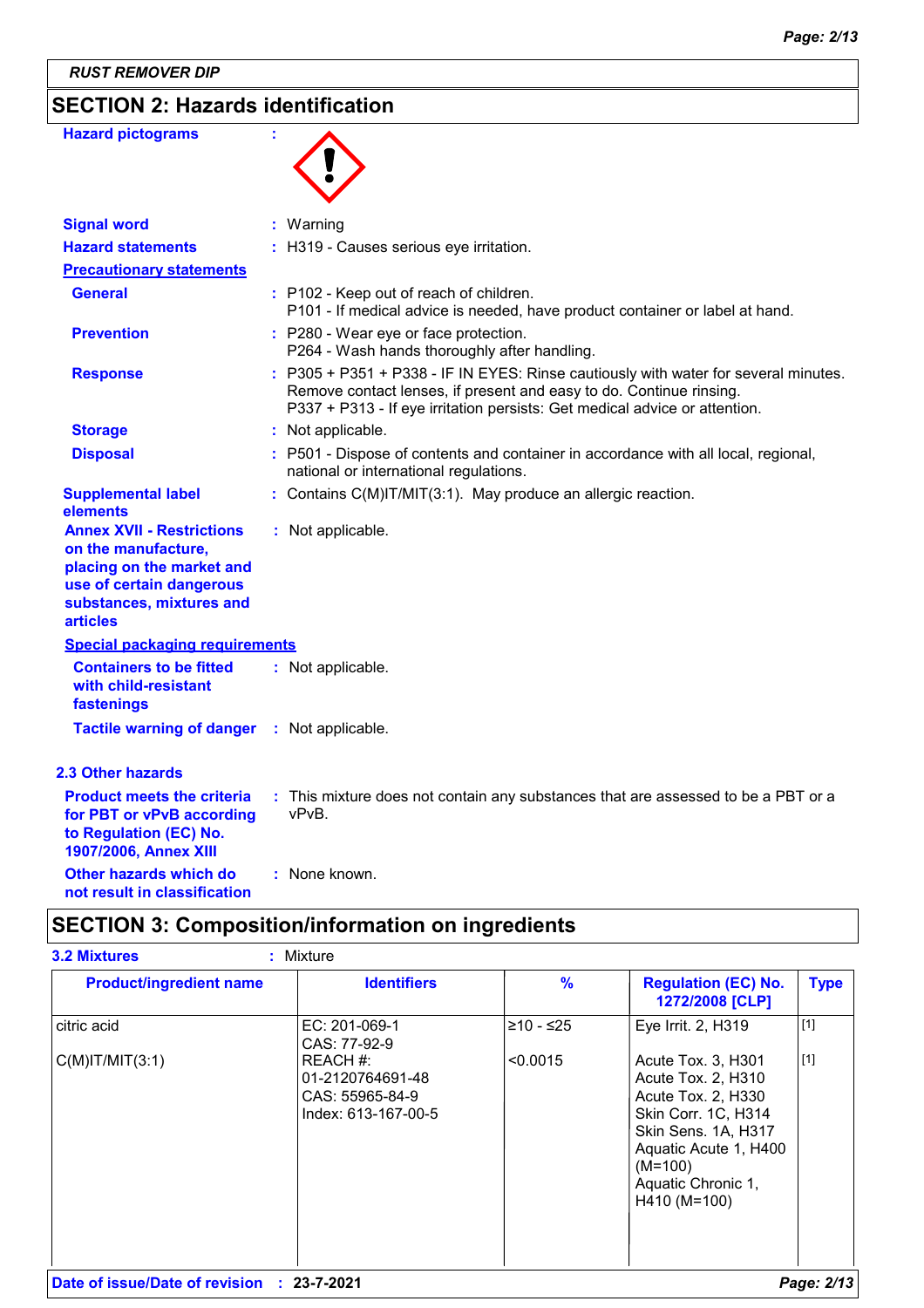*RUST REMOVER DIP*

### **SECTION 3: Composition/information on ingredients**

|                                                                                                           | <b>See Section 16 for</b><br>$\vert$ the full text of the H<br>∣statements declared<br>above. |  |  |
|-----------------------------------------------------------------------------------------------------------|-----------------------------------------------------------------------------------------------|--|--|
| There are no additional ingredients present which within the current knowledge of the supplier and in the |                                                                                               |  |  |

ingredients present which, within the current knowledge of the suppli concentrations applicable, are classified as hazardous to health or the environment, are PBTs, vPvBs or Substances of equivalent concern, or have been assigned a workplace exposure limit and hence require reporting in this section.

Type

[1] Substance classified with a health or environmental hazard

[2] Substance with a workplace exposure limit

[3] Substance meets the criteria for PBT according to Regulation (EC) No. 1907/2006, Annex XIII

[4] Substance meets the criteria for vPvB according to Regulation (EC) No. 1907/2006, Annex XIII

[5] Substance of equivalent concern

[6] Additional disclosure due to company policy

Occupational exposure limits, if available, are listed in Section 8.

### **SECTION 4: First aid measures**

| <b>4.1 Description of first aid measures</b> |                                                                                                                                                                                                             |
|----------------------------------------------|-------------------------------------------------------------------------------------------------------------------------------------------------------------------------------------------------------------|
| <b>General</b>                               | : In all cases of doubt, or when symptoms persist, seek medical attention. Never give<br>anything by mouth to an unconscious person. If unconscious, place in recovery<br>position and seek medical advice. |
| <b>Eye contact</b>                           | : Remove contact lenses, irrigate copiously with clean, fresh water, holding the<br>eyelids apart for at least 10 minutes and seek immediate medical advice.                                                |
| <b>Inhalation</b>                            | : Remove to fresh air. Keep person warm and at rest. If not breathing, if breathing is<br>irregular or if respiratory arrest occurs, provide artificial respiration or oxygen by<br>trained personnel.      |
| <b>Skin contact</b>                          | : Remove contaminated clothing and shoes. Wash skin thoroughly with soap and<br>water or use recognised skin cleanser. Do NOT use solvents or thinners.                                                     |
| <b>Ingestion</b>                             | : If swallowed, seek medical advice immediately and show the container or label.<br>Keep person warm and at rest. Do NOT induce vomiting.                                                                   |
| <b>Protection of first-aiders</b>            | : No action shall be taken involving any personal risk or without suitable training. It<br>may be dangerous to the person providing aid to give mouth-to-mouth resuscitation.                               |

#### **4.2 Most important symptoms and effects, both acute and delayed**

There are no data available on the mixture itself. The mixture has been assessed following the conventional method of the CLP Regulation (EC) No 1272/2008 and is classified for toxicological properties accordingly. See Sections 2 and 3 for details.

Exposure to component solvent vapour concentrations in excess of the stated occupational exposure limit may result in adverse health effects such as mucous membrane and respiratory system irritation and adverse effects on the kidneys, liver and central nervous system. Symptoms and signs include headache, dizziness, fatigue, muscular weakness, drowsiness and, in extreme cases, loss of consciousness.

Solvents may cause some of the above effects by absorption through the skin. Repeated or prolonged contact with the mixture may cause removal of natural fat from the skin, resulting in non-allergic contact dermatitis and absorption through the skin.

If splashed in the eyes, the liquid may cause irritation and reversible damage.

Ingestion may cause nausea, diarrhea and vomiting.

This takes into account, where known, delayed and immediate effects and also chronic effects of components from short-term and long-term exposure by oral, inhalation and dermal routes of exposure and eye contact.

Contains C(M)IT/MIT(3:1). May produce an allergic reaction.

#### **4.3 Indication of any immediate medical attention and special treatment needed**

| <b>Notes to physician</b> | Treat symptomatically. Contact poison treatment specialist immediately if large |
|---------------------------|---------------------------------------------------------------------------------|
|                           | quantities have been ingested or inhaled.                                       |
| <b>Connifictionships</b>  | No anogitia traatmant                                                           |

**Specific treatments :** No specific treatment.

See toxicological information (Section 11)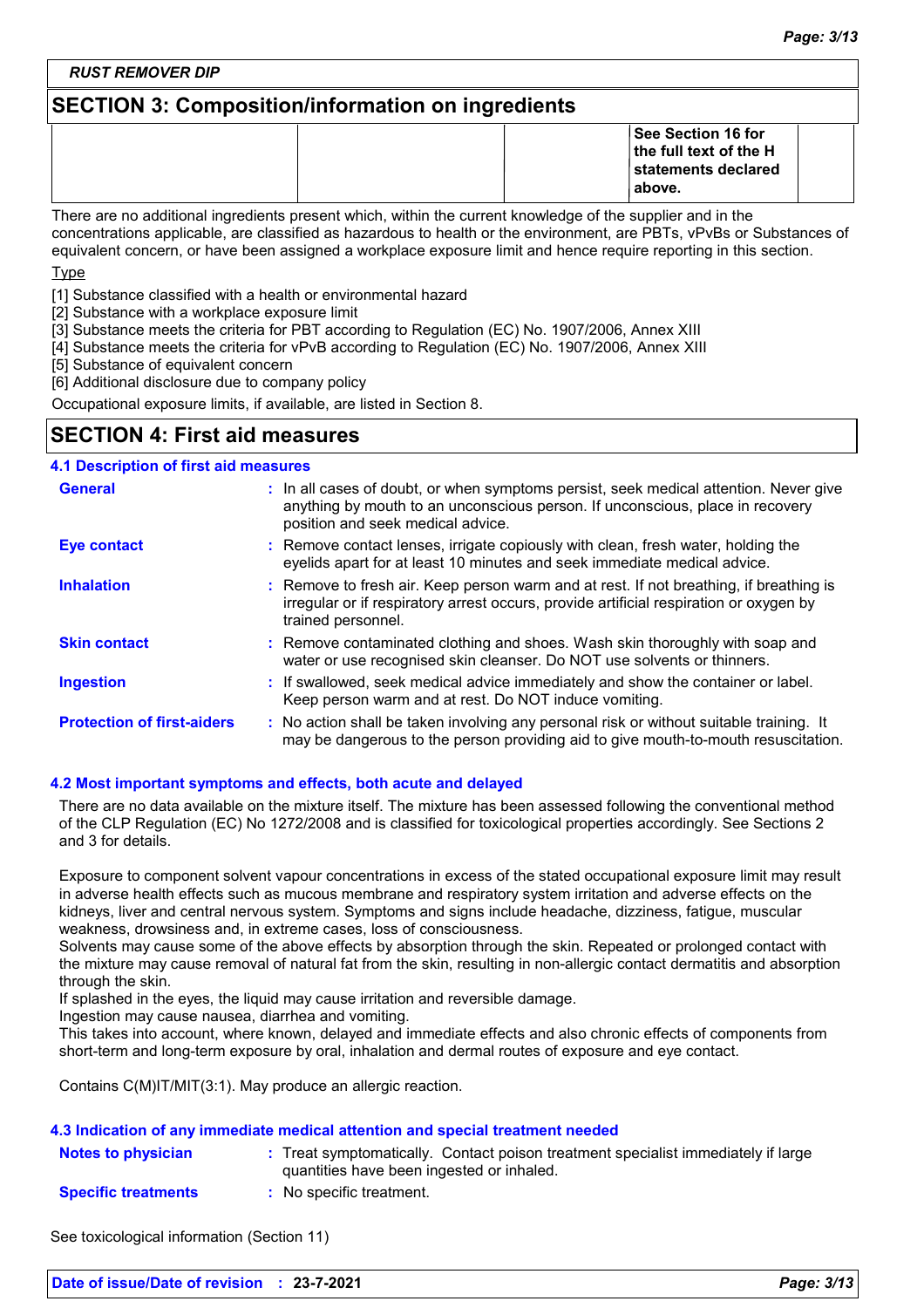### **SECTION 5: Firefighting measures**

| 5.1 Extinguishing media                                  |                                                                                                                              |
|----------------------------------------------------------|------------------------------------------------------------------------------------------------------------------------------|
| <b>Suitable extinguishing</b><br>media                   | : Recommended: alcohol-resistant foam, $CO2$ , powders, water spray.                                                         |
| <b>Unsuitable extinguishing</b><br>media                 | : Do not use water jet.                                                                                                      |
|                                                          | 5.2 Special hazards arising from the substance or mixture                                                                    |
| <b>Hazards from the</b><br>substance or mixture          | : Fire will produce dense black smoke. Exposure to decomposition products may<br>cause a health hazard.                      |
| <b>Hazardous combustion</b><br><b>products</b>           | : Decomposition products may include the following materials: carbon monoxide,<br>carbon dioxide, smoke, oxides of nitrogen. |
| <b>5.3 Advice for firefighters</b>                       |                                                                                                                              |
| <b>Special protective actions</b><br>for fire-fighters   | : Cool closed containers exposed to fire with water. Do not release runoff from fire to<br>drains or watercourses.           |
| <b>Special protective</b><br>equipment for fire-fighters | : Appropriate breathing apparatus may be required.                                                                           |

### **SECTION 6: Accidental release measures**

|                                                                | 6.1 Personal precautions, protective equipment and emergency procedures                                                                                                                                                                                                            |
|----------------------------------------------------------------|------------------------------------------------------------------------------------------------------------------------------------------------------------------------------------------------------------------------------------------------------------------------------------|
| For non-emergency<br>personnel                                 | : Exclude sources of ignition and ventilate the area. Avoid breathing vapour or mist.<br>Refer to protective measures listed in sections 7 and 8.                                                                                                                                  |
| For emergency responders                                       | : If specialised clothing is required to deal with the spillage, take note of any<br>information in Section 8 on suitable and unsuitable materials. See also the<br>information in "For non-emergency personnel".                                                                  |
| <b>6.2 Environmental</b><br>precautions                        | : Do not allow to enter drains or watercourses. If the product contaminates lakes,<br>rivers, or sewers, inform the appropriate authorities in accordance with local<br>regulations.                                                                                               |
| 6.3 Methods and material<br>for containment and<br>cleaning up | : Contain and collect spillage with non-combustible, absorbent material e.g. sand,<br>earth, vermiculite or diatomaceous earth and place in container for disposal<br>according to local regulations (see Section 13). Preferably clean with a detergent.<br>Avoid using solvents. |
| 6.4 Reference to other<br><b>sections</b>                      | : See Section 1 for emergency contact information.<br>See Section 8 for information on appropriate personal protective equipment.<br>See Section 13 for additional waste treatment information.                                                                                    |

### **SECTION 7: Handling and storage**

The information in this section contains generic advice and guidance. The list of Identified Uses in Section 1 should be consulted for any available use-specific information provided in the Exposure Scenario(s).

| <b>7.1 Precautions for safe</b><br>handling | : Prevent the creation of flammable or explosive concentrations of vapours in air and<br>avoid vapour concentrations higher than the occupational exposure limits.<br>In addition, the product should only be used in areas from which all naked lights and<br>other sources of ignition have been excluded. Electrical equipment should be<br>protected to the appropriate standard. |
|---------------------------------------------|---------------------------------------------------------------------------------------------------------------------------------------------------------------------------------------------------------------------------------------------------------------------------------------------------------------------------------------------------------------------------------------|
|                                             | Mixture may charge electrostatically: always use earthing leads when transferring<br>from one container to another.<br>Operators should wear antistatic footwear and clothing and floors should be of the<br>conducting type.                                                                                                                                                         |
|                                             | Keep away from heat, sparks and flame. No sparking tools should be used.<br>Avoid contact with skin and eyes. Avoid the inhalation of dust, particulates, spray or<br>mist arising from the application of this mixture. Avoid inhalation of dust from<br>sanding.<br>Eating, drinking and smoking should be prohibited in areas where this material is                               |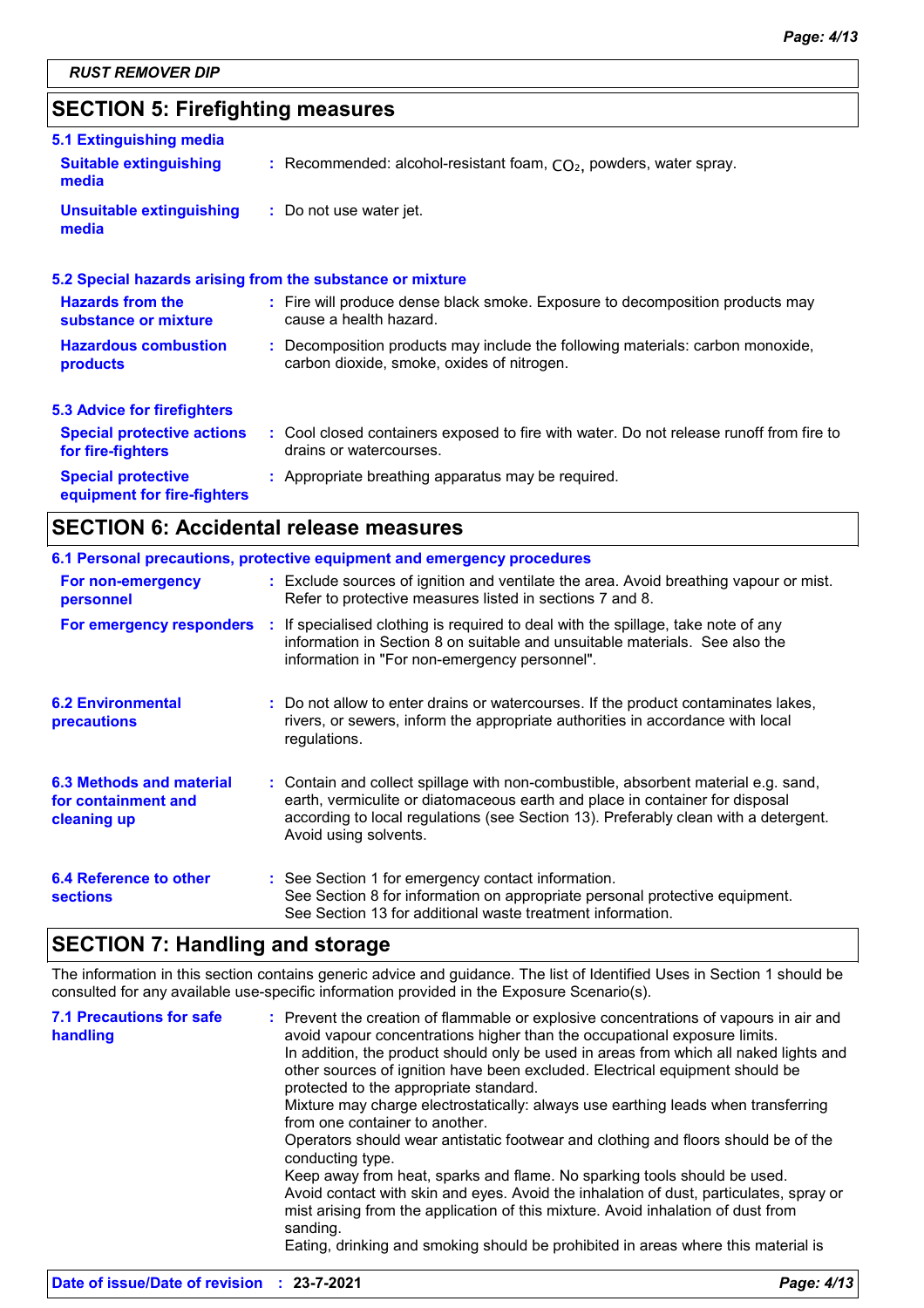### **SECTION 7: Handling and storage**

handled, stored and processed.

Put on appropriate personal protective equipment (see Section 8). Never use pressure to empty. Container is not a pressure vessel. Always keep in containers made from the same material as the original one. Comply with the health and safety at work laws. Do not allow to enter drains or watercourses. **Information on fire and explosion protection** Vapours are heavier than air and may spread along floors. Vapours may form explosive mixtures with air.

#### **7.2 Conditions for safe storage, including any incompatibilities**

Store in accordance with local regulations.

#### **Notes on joint storage**

Keep away from: oxidising agents, strong alkalis, strong acids.

**Additional information on storage conditions**

Observe label precautions. Store in a dry, cool and well-ventilated area. Keep away from heat and direct sunlight. Keep away from sources of ignition. No smoking. Prevent unauthorised access. Containers that have been opened must be carefully resealed and kept upright to prevent leakage.

#### **7.3 Specific end use(s)**

**Recommendations : Industrial sector specific : solutions**

- : Not available.
- : Not available.

### **SECTION 8: Exposure controls/personal protection**

The information in this section contains generic advice and guidance. Information is provided based on typical anticipated uses of the product. Additional measures might be required for bulk handling or other uses that could significantly increase worker exposure or environmental releases.

#### **8.1 Control parameters**

#### **Occupational exposure limits**

No exposure limit value known.

**Recommended monitoring procedures :** If this product contains ingredients with exposure limits, personal, workplace atmosphere or biological monitoring may be required to determine the effectiveness of the ventilation or other control measures and/or the necessity to use respiratory protective equipment. Reference should be made to monitoring standards, such as the following: European Standard EN 689 (Workplace atmospheres - Guidance for the assessment of exposure by inhalation to chemical agents for comparison with limit values and measurement strategy) European Standard EN 14042 (Workplace atmospheres - Guide for the application and use of procedures for the assessment of exposure to chemical and biological agents) European Standard EN 482 (Workplace atmospheres - General requirements for the performance of procedures for the measurement of chemical agents) Reference to national guidance documents for methods for the determination of hazardous substances will also be required.

#### **DNELs/DMELs**

No DNELs/DMELs available.

#### **PNECs**

No PNECs available

#### **8.2 Exposure controls**

#### **Appropriate engineering controls**

**:** Provide adequate ventilation. Where reasonably practicable, this should be achieved by the use of local exhaust ventilation and good general extraction. If these are not sufficient to maintain concentrations of particulates and solvent vapours below the OEL, suitable respiratory protection must be worn.

**Individual protection measures**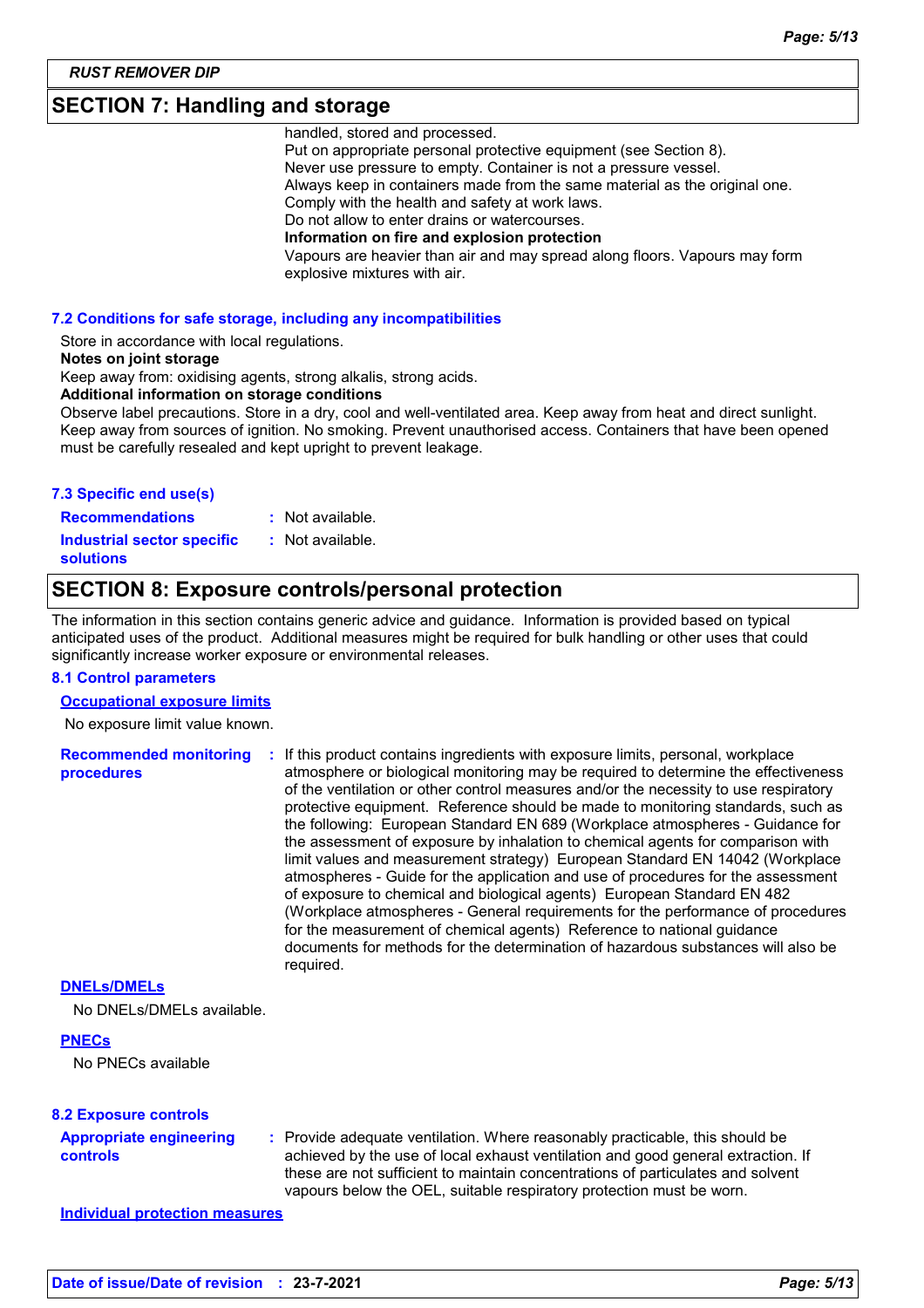### **SECTION 8: Exposure controls/personal protection**

| <b>Hygiene measures</b>                              | : Wash hands, forearms and face thoroughly after handling chemical products, before<br>eating, smoking and using the lavatory and at the end of the working period.<br>Appropriate techniques should be used to remove potentially contaminated clothing.<br>Wash contaminated clothing before reusing. Ensure that eyewash stations and<br>safety showers are close to the workstation location.                                                                                                                                                                                                                                                                                       |
|------------------------------------------------------|-----------------------------------------------------------------------------------------------------------------------------------------------------------------------------------------------------------------------------------------------------------------------------------------------------------------------------------------------------------------------------------------------------------------------------------------------------------------------------------------------------------------------------------------------------------------------------------------------------------------------------------------------------------------------------------------|
| <b>Eye/face protection</b><br><b>Skin protection</b> | : Use safety eyewear designed to protect against splash of liquids.                                                                                                                                                                                                                                                                                                                                                                                                                                                                                                                                                                                                                     |
| <b>Hand protection</b>                               |                                                                                                                                                                                                                                                                                                                                                                                                                                                                                                                                                                                                                                                                                         |
| <b>Gloves</b>                                        | : When prolonged or frequently repeated contact may occur, a glove with a protection<br>class of 6 (breakthrough time >480 minutes according to EN374) is recommended.<br>Recommended gloves: Viton ® or Nitrile, thickness ≥ 0.38 mm.<br>When only brief contact is expected, a glove with protection class of 2 or higher<br>(breakthrough time > 30 minutes according to EN374) is recommended.<br>Recommended gloves: Nitrile, thickness ≥ 0.12 mm.<br>Gloves should be replaced regularly and if there is any sign of damage to the glove<br>material.                                                                                                                             |
|                                                      | The performance or effectiveness of the glove may be reduced by physical/chemical<br>damage and poor maintenance.                                                                                                                                                                                                                                                                                                                                                                                                                                                                                                                                                                       |
| <b>Body protection</b>                               | : Personnel should wear antistatic clothing made of natural fibres or of high-<br>temperature-resistant synthetic fibres.                                                                                                                                                                                                                                                                                                                                                                                                                                                                                                                                                               |
| <b>Other skin protection</b>                         | : Appropriate footwear and any additional skin protection measures should be<br>selected based on the task being performed and the risks involved and should be<br>approved by a specialist before handling this product.                                                                                                                                                                                                                                                                                                                                                                                                                                                               |
| <b>Respiratory protection</b>                        | : If workers are exposed to concentrations above the exposure limit, they must use<br>appropriate, certified respirators.                                                                                                                                                                                                                                                                                                                                                                                                                                                                                                                                                               |
|                                                      | OLD LEAD-BASED PAINTS:                                                                                                                                                                                                                                                                                                                                                                                                                                                                                                                                                                                                                                                                  |
|                                                      | When surfaces are to be prepared for painting, account should be taken of the age<br>of the property and the possibility that lead-pigmented paint might be present. There<br>is a possibility that ingestion or inhalation of scrapings or dust arising from the<br>preparation work could cause health effects. As a working rule you should assume<br>that this will be the case if the age of the property is pre 1960.                                                                                                                                                                                                                                                             |
|                                                      | Where possible wet sanding or chemical stripping methods should be used with<br>surfaces of this type to avoid the creation of dust. When dry sanding cannot be<br>avoided, and effective local exhaust ventilation is not available, it is recommended<br>that a dust respirator is worn, that is approved for use with lead dusts, and its type<br>selected on the basis of the COSHH assessment, taking into account the<br>Workplace Exposure Limit for lead in air. Furthermore, steps should be taken to<br>ensure containment of the dusts created, and that all practicable measures are<br>taken to clean up thoroughly all deposits of dusts in and around the affected area. |
|                                                      | Respiratory protection in case of dust or spray mist formation. (particle filter EN143<br>type P2) Respiratory protection in case of vapour formation. (half mask with<br>combination filter A2-P2 til concentrations of 0,5 Vol%.)                                                                                                                                                                                                                                                                                                                                                                                                                                                     |
|                                                      | The current Control of Lead at Work Regulations approved code of practice should<br>be consulted for advice on protective clothing and personal hygiene precautions.<br>Care should also be taken to exclude visitors, members of the household and<br>especially children from the affected area, during the actual work and the<br>subsequent clean up operations. All scrapings, dust, etc. should be disposed of by<br>the professional painting contractor as Hazardous Waste.                                                                                                                                                                                                     |
|                                                      | Extra precautions will also need to be taken when burning off old lead-based paints<br>because fumes containing lead will be produced. It is recommended that a<br>respirator, approved for use with particulate fumes of lead is selected on the basis<br>of the COSHH assessment, taking into account the Workplace Exposure Limit for<br>lead in air. Similar precautions to those given above about sanding should be taken<br>with reference to protective clothing, disposal of scrapings and dusts, and exclusion<br>of other personnel and especially children from the building during actual work and                                                                         |

the subsequent clean up operations.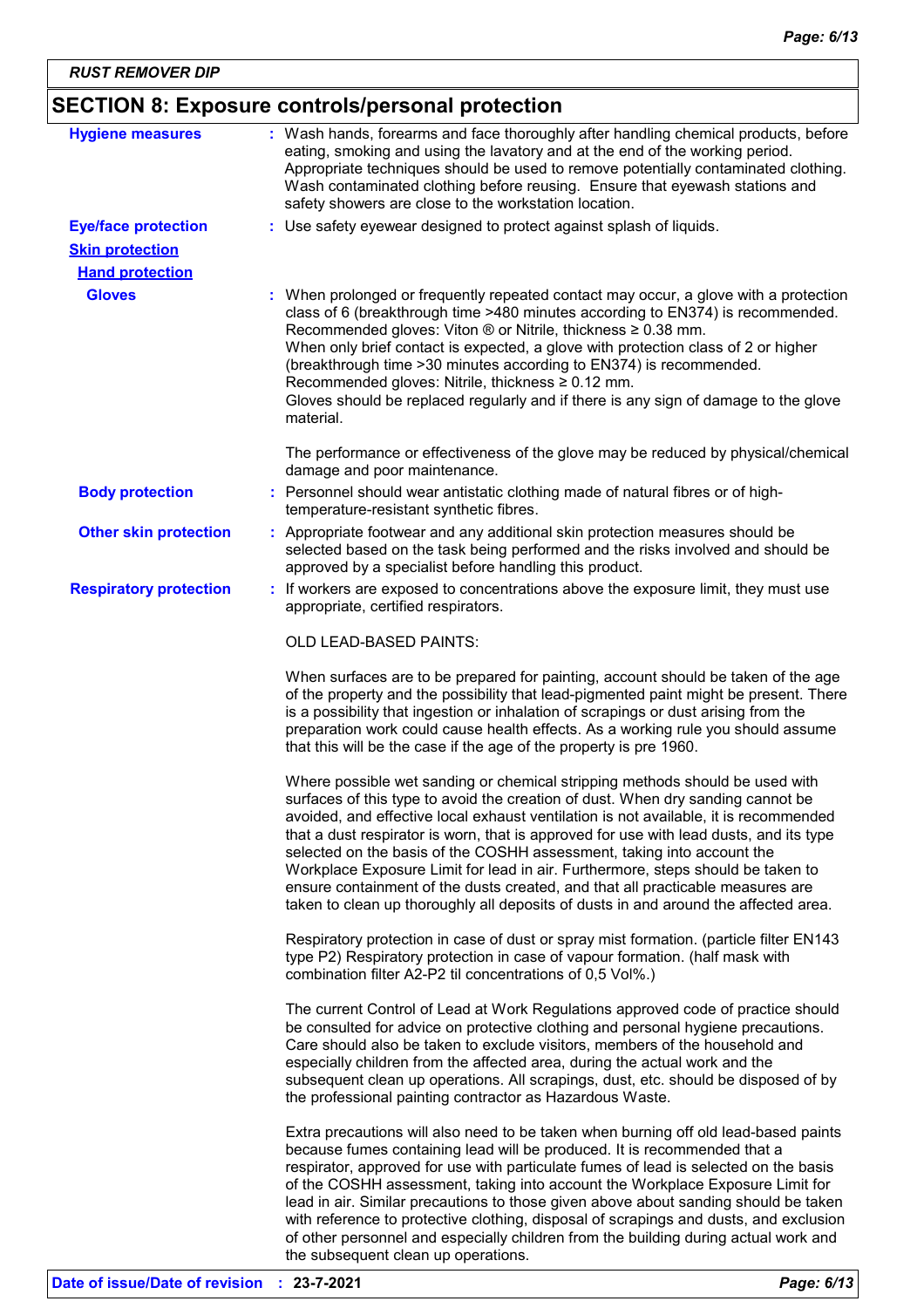### **SECTION 8: Exposure controls/personal protection**

Avoid the inhalation of dust. Wear suitable face mask if dry sanding. Special precautions should be taken during surface preparation of pre-1960s paint surfaces over wood and metal as they may contain harmful lead. OLD LEAD-BASED PAINTS:

When surfaces are to be prepared for painting, account should be taken of the age of the property and the possibility that lead-pigmented paint might be present. There is a possibility that ingestion or inhalation of scrapings or dust arising from the preparation work could cause health effects. As a working rule you should assume that this will be the case if the age of the property is pre 1960.

Where possible wet sanding or chemical stripping methods should be used with surfaces of this type to avoid the creation of dust. When dry sanding cannot be avoided, and effective local exhaust ventilation is not available, it is recommended that a dust respirator is worn, that is approved for use with lead dusts, and its type selected on the basis of the COSHH assessment, taking into account the Workplace Exposure Limit for lead in air. Furthermore, steps should be taken to ensure containment of the dusts created, and that all practicable measures are taken to clean up thoroughly all deposits of dusts in and around the affected area.

Respiratory protection in case of dust or spray mist formation. (particle filter EN143 type P2) Respiratory protection in case of vapour formation. (half mask with combination filter A2-P2 til concentrations of 0,5 Vol%.)

The current Control of Lead at Work Regulations approved code of practice should be consulted for advice on protective clothing and personal hygiene precautions. Care should also be taken to exclude visitors, members of the household and especially children from the affected area, during the actual work and the subsequent clean up operations. All scrapings, dust, etc. should be disposed of by the professional painting contractor as Hazardous Waste.

Extra precautions will also need to be taken when burning off old lead-based paints because fumes containing lead will be produced. It is recommended that a respirator, approved for use with particulate fumes of lead is selected on the basis of the COSHH assessment, taking into account the Workplace Exposure Limit for lead in air. Similar precautions to those given above about sanding should be taken with reference to protective clothing, disposal of scrapings and dusts, and exclusion of other personnel and especially children from the building during actual work and the subsequent clean up operations.

Avoid the inhalation of dust. Wear suitable face mask if dry sanding. Special precautions should be taken during surface preparation of pre-1960s paint surfaces over wood and metal as they may contain harmful lead.

**Environmental exposure : Do not allow to enter drains or watercourses. controls**

### **SECTION 9: Physical and chemical properties**

| 9.1. Information on basic physical and chemical properties |                           |
|------------------------------------------------------------|---------------------------|
| <b>Appearance</b>                                          |                           |
| <b>Physical state</b>                                      | $:$ Liquid.               |
| <b>Colour</b>                                              | : Various: See label.     |
| <b>Odour</b>                                               | : Not available.          |
| <b>Odour threshold</b>                                     | $:$ Not available.        |
| рH                                                         | : 8 [Conc. (% w/w): 100%] |
| <b>Melting point/freezing point</b>                        | : Not available.          |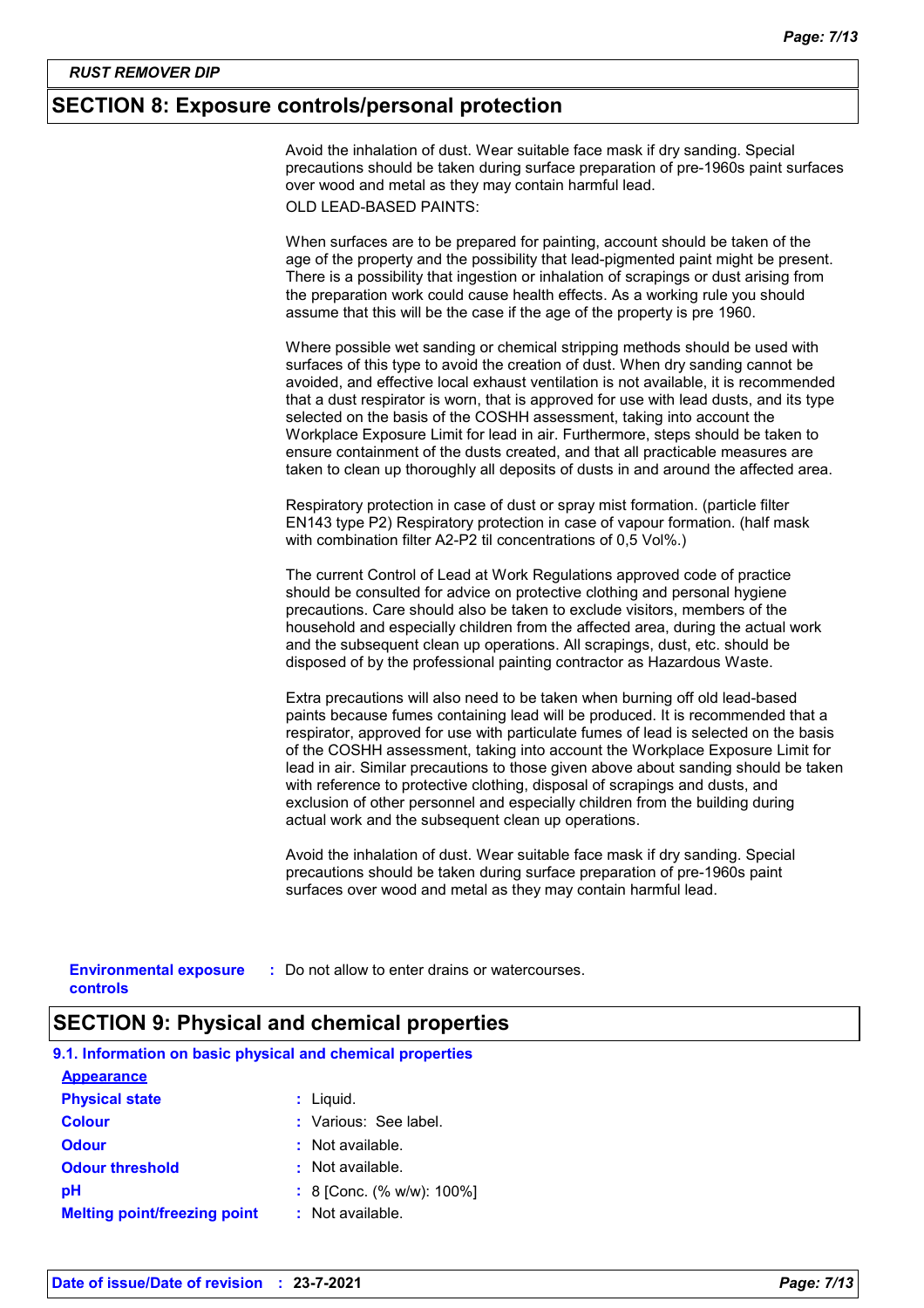### **SECTION 9: Physical and chemical properties**

| Initial boiling point and boiling<br>range                         |    | $: 100^{\circ}$ C                                          |
|--------------------------------------------------------------------|----|------------------------------------------------------------|
| <b>Flash point</b>                                                 |    | Not applicable.                                            |
| <b>Evaporation rate</b>                                            |    | Not available.                                             |
| <b>Upper/lower flammability or</b><br>explosive limits             |    | $:$ Not available.                                         |
| <b>Vapour pressure</b>                                             |    | : Not available.                                           |
| <b>Vapour density</b>                                              |    | Not available.                                             |
| <b>Relative density</b>                                            |    | 1.051                                                      |
| <b>Solubility(ies)</b>                                             |    | Insoluble in the following materials: cold water.          |
| <b>Partition coefficient: n-octanol/ : Not available.</b><br>water |    |                                                            |
| <b>Auto-ignition temperature</b>                                   |    | : Not available.                                           |
| <b>Decomposition temperature</b>                                   |    | : Not available.                                           |
| <b>Viscosity</b>                                                   | t  | Kinematic (room temperature): $6.67 \text{ cm}^2/\text{s}$ |
| <b>Explosive properties</b>                                        | ÷. | Not available.                                             |
| <b>Oxidising properties</b>                                        |    | : Not available.                                           |
| 9.2. Other information                                             |    |                                                            |
| <b>Solubility in water</b>                                         |    | : Not available.                                           |

#### **SECTION 10: Stability and reactivity**

| <b>10.1 Reactivity</b>                            | : No specific test data related to reactivity available for this product or its ingredients.                                        |
|---------------------------------------------------|-------------------------------------------------------------------------------------------------------------------------------------|
| <b>10.2 Chemical stability</b>                    | : Stable under recommended storage and handling conditions (see Section 7).                                                         |
| <b>10.3 Possibility of</b><br>hazardous reactions | : Under normal conditions of storage and use, hazardous reactions will not occur.                                                   |
| <b>10.4 Conditions to avoid</b>                   | : When exposed to high temperatures may produce hazardous decomposition<br>products.                                                |
| 10.5 Incompatible materials                       | : Keep away from the following materials to prevent strong exothermic reactions:<br>oxidising agents, strong alkalis, strong acids. |
| <b>10.6 Hazardous</b><br>decomposition products   | : Decomposition products may include the following materials: carbon monoxide,<br>carbon dioxide, smoke, oxides of nitrogen.        |

#### **SECTION 11: Toxicological information**

#### **11.1 Information on toxicological effects**

There are no data available on the mixture itself. The mixture has been assessed following the conventional method of the CLP Regulation (EC) No 1272/2008 and is classified for toxicological properties accordingly. See Sections 2 and 3 for details.

Exposure to component solvent vapour concentrations in excess of the stated occupational exposure limit may result in adverse health effects such as mucous membrane and respiratory system irritation and adverse effects on the kidneys, liver and central nervous system. Symptoms and signs include headache, dizziness, fatigue, muscular weakness, drowsiness and, in extreme cases, loss of consciousness.

Solvents may cause some of the above effects by absorption through the skin. Repeated or prolonged contact with the mixture may cause removal of natural fat from the skin, resulting in non-allergic contact dermatitis and absorption through the skin.

If splashed in the eyes, the liquid may cause irritation and reversible damage.

Ingestion may cause nausea, diarrhea and vomiting.

This takes into account, where known, delayed and immediate effects and also chronic effects of components from short-term and long-term exposure by oral, inhalation and dermal routes of exposure and eye contact.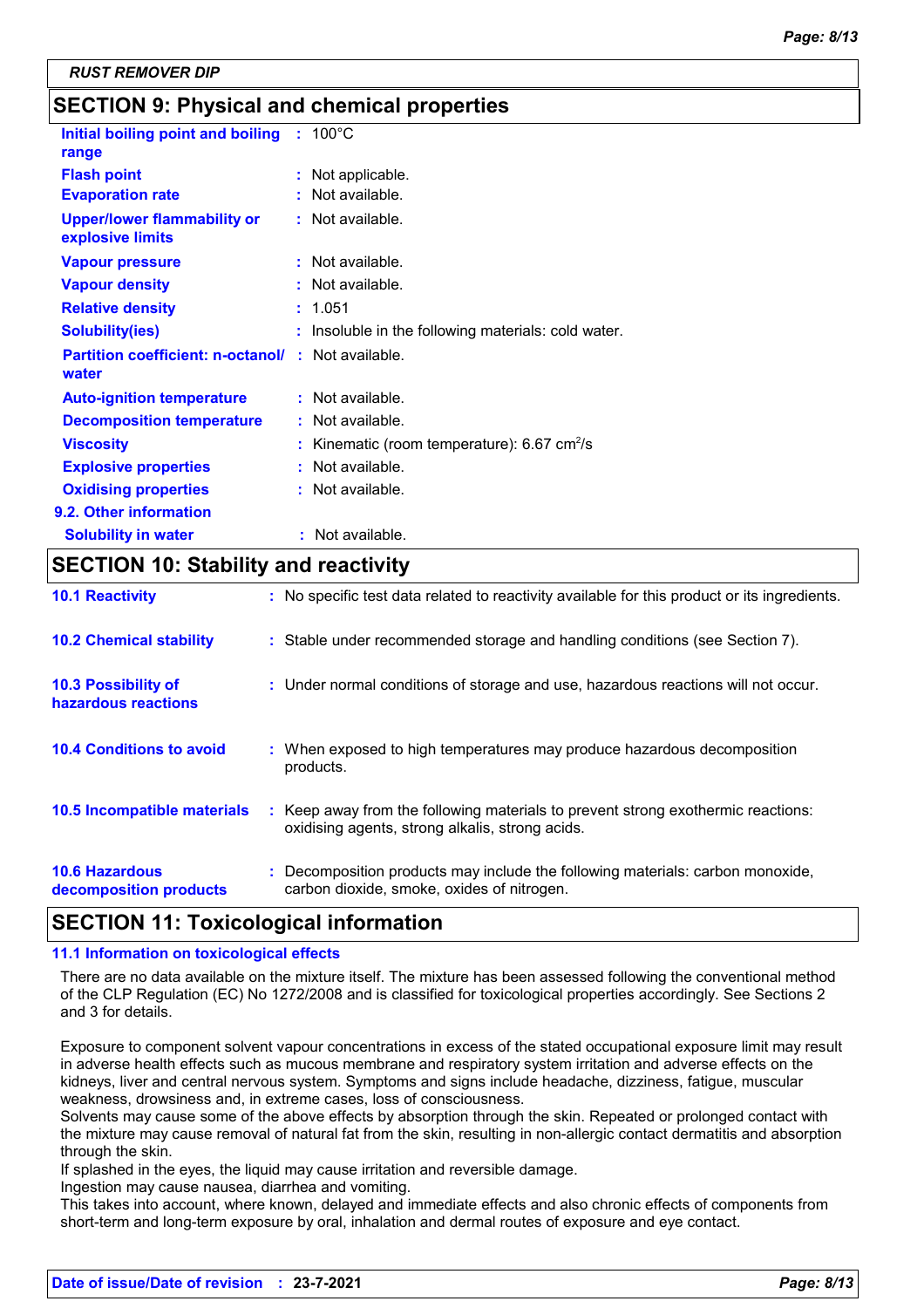### **SECTION 11: Toxicological information**

Contains C(M)IT/MIT(3:1). May produce an allergic reaction.

#### **Acute toxicity**

| <b>Product/ingredient name</b> | <b>Result</b>           | <b>Species</b> | <b>Dose</b>              | <b>Exposure</b> |
|--------------------------------|-------------------------|----------------|--------------------------|-----------------|
| l citric acid                  | ILD50 Oral<br>LD50 Oral | Rat<br>Rat     | 3000 mg/kg<br>3000 mg/kg |                 |
|                                | LD50 Oral               | Rat            | 3000 mg/kg               |                 |

**Conclusion/Summary :** Not available.

#### **Acute toxicity estimates**

| <b>Product/ingredient name</b> | Oral (mg/<br>kg) | <b>Dermal</b><br>(mg/kg) | (gases)<br>(ppm) | Inhalation Inhalation Inhalation<br>(vapours)<br>(mg/l) | <b>(dusts)</b><br>and mists)<br>(mg/l) |
|--------------------------------|------------------|--------------------------|------------------|---------------------------------------------------------|----------------------------------------|
| citric acid                    | 3000             | N/A                      | N/A              | N/A                                                     | N/A                                    |
| $C(M)$ IT/MIT $(3:1)$          | 100              | 50                       | N/A              | N/A                                                     | 0.05                                   |

#### **Irritation/Corrosion**

| <b>Product/ingredient name</b>                            | <b>Result</b>                                      | <b>Species</b> | <b>Score</b>   | <b>Exposure</b> | <b>Observation</b> |
|-----------------------------------------------------------|----------------------------------------------------|----------------|----------------|-----------------|--------------------|
| citric acid                                               | Eyes - Severe irritant                             | Rabbit         | $\blacksquare$ | 24 hours 750    | $\blacksquare$     |
|                                                           |                                                    |                |                | Micrograms      |                    |
|                                                           | Skin - Mild irritant                               | Rabbit         | ۰              | 24 hours 500    |                    |
|                                                           |                                                    |                |                | milligrams      |                    |
|                                                           | Skin - Moderate irritant<br>Skin - Severe irritant | Rabbit         | ٠              | 0.5 Mililiters  |                    |
| $C(M)$ IT/MIT $(3:1)$                                     |                                                    | Human          | ۰              | 0.01 Percent    |                    |
| <b>Conclusion/Summary</b>                                 | : Not available.                                   |                |                |                 |                    |
| <b>Sensitisation</b>                                      |                                                    |                |                |                 |                    |
| <b>Conclusion/Summary</b>                                 | : Not available.                                   |                |                |                 |                    |
| <b>Mutagenicity</b>                                       |                                                    |                |                |                 |                    |
| <b>Conclusion/Summary</b>                                 | : Not available.                                   |                |                |                 |                    |
| <b>Carcinogenicity</b>                                    |                                                    |                |                |                 |                    |
| <b>Conclusion/Summary</b>                                 | : Not available.                                   |                |                |                 |                    |
| <b>Reproductive toxicity</b>                              |                                                    |                |                |                 |                    |
| <b>Conclusion/Summary</b>                                 | : Not available.                                   |                |                |                 |                    |
| <b>Teratogenicity</b>                                     |                                                    |                |                |                 |                    |
| <b>Conclusion/Summary</b>                                 | : Not available.                                   |                |                |                 |                    |
| <b>Specific target organ toxicity (single exposure)</b>   |                                                    |                |                |                 |                    |
| Not available.                                            |                                                    |                |                |                 |                    |
| <b>Specific target organ toxicity (repeated exposure)</b> |                                                    |                |                |                 |                    |
| Not available.                                            |                                                    |                |                |                 |                    |
| <b>Aspiration hazard</b>                                  |                                                    |                |                |                 |                    |

Not available.

**Other information :**

: Not available.

### **SECTION 12: Ecological information**

#### **12.1 Toxicity**

There are no data available on the mixture itself. Do not allow to enter drains or watercourses.

The mixture has been assessed following the summation method of the CLP Regulation (EC) No 1272/2008 and is not classified as hazardous to the environment, but contains substance(s) hazardous to the environment. See section 3 for details.

**Conclusion/Summary :** Not available.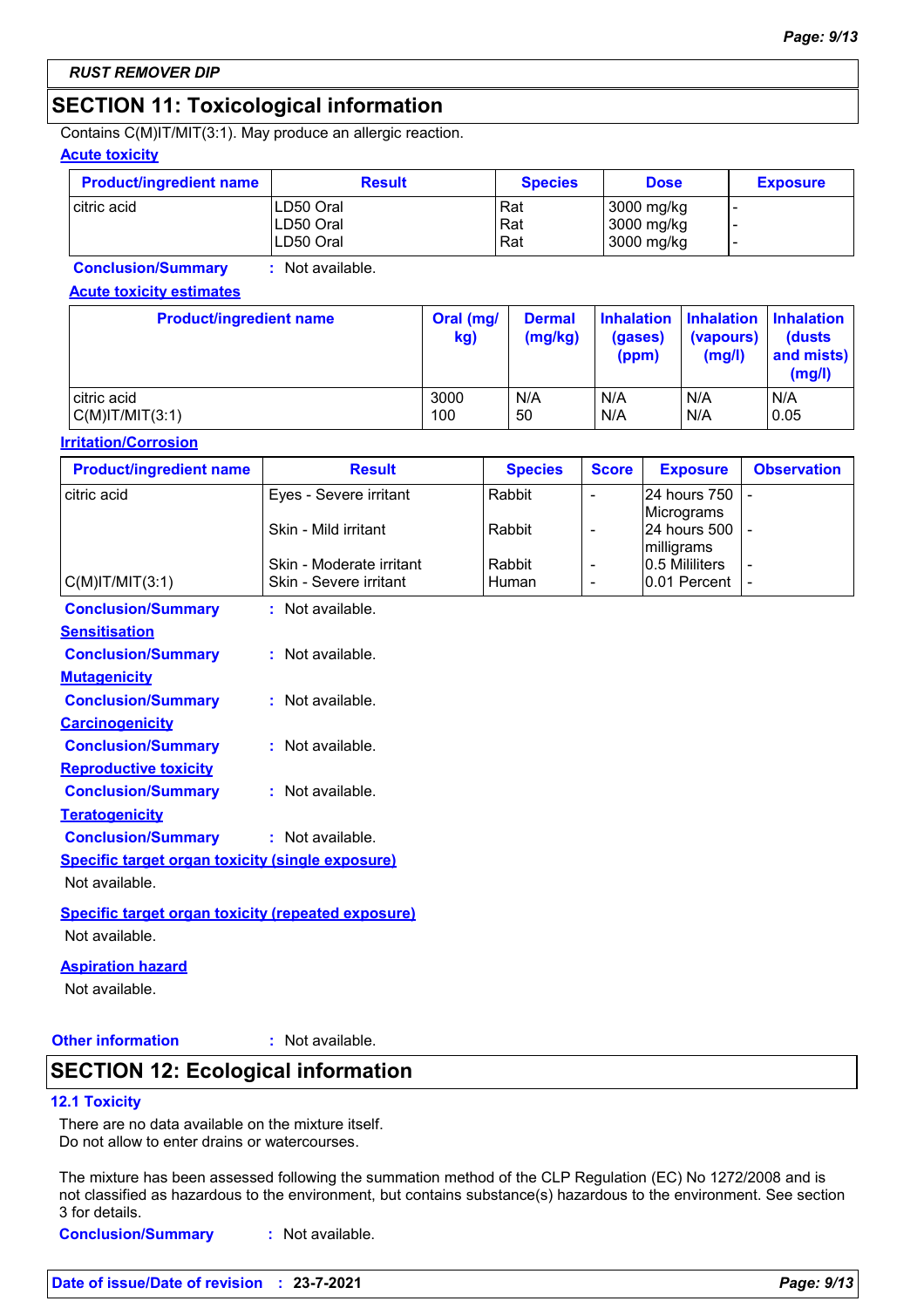### **SECTION 12: Ecological information**

#### **12.2 Persistence and degradability**

**Conclusion/Summary :** Not available.

#### **12.3 Bioaccumulative potential**

| <b>Product/ingredient name</b> | $\mathsf{LoaP}_\mathsf{ow}$ | <b>BCF</b> | <b>Potential</b> |
|--------------------------------|-----------------------------|------------|------------------|
| citric acid                    | ൦<br>-1.0                   |            | l Iow            |

| <b>Soil/water partition</b><br><b>coefficient (K</b> oc) | : Not available. |
|----------------------------------------------------------|------------------|
| <b>Mobility</b>                                          | : Not available. |

#### **12.5 Results of PBT and vPvB assessment**

This mixture does not contain any substances that are assessed to be a PBT or a vPvB.

**12.6 Other adverse effects** : No known significant effects or critical hazards.

### **SECTION 13: Disposal considerations**

The information in this section contains generic advice and guidance. The list of Identified Uses in Section 1 should be consulted for any available use-specific information provided in the Exposure Scenario(s).

#### **13.1 Waste treatment methods**

| <b>Product</b>                 |                                    |                                                                                                                                                                                                                                                                                                                                                                                                                                                                                                                |  |  |
|--------------------------------|------------------------------------|----------------------------------------------------------------------------------------------------------------------------------------------------------------------------------------------------------------------------------------------------------------------------------------------------------------------------------------------------------------------------------------------------------------------------------------------------------------------------------------------------------------|--|--|
| <b>Methods of disposal</b>     | all authorities with jurisdiction. | : The generation of waste should be avoided or minimised wherever possible.<br>Disposal of this product, solutions and any by-products should at all times comply<br>with the requirements of environmental protection and waste disposal legislation<br>and any regional local authority requirements. Dispose of surplus and non-<br>recyclable products via a licensed waste disposal contractor. Waste should not be<br>disposed of untreated to the sewer unless fully compliant with the requirements of |  |  |
| <b>Hazardous waste</b>         |                                    | : The classification of the product may meet the criteria for a hazardous waste.                                                                                                                                                                                                                                                                                                                                                                                                                               |  |  |
| <b>Disposal considerations</b> |                                    | Do not allow to enter drains or watercourses.<br>Dispose of according to all federal, state and local applicable regulations.<br>If this product is mixed with other wastes, the original waste product code may no<br>longer apply and the appropriate code should be assigned.<br>For further information, contact your local waste authority.                                                                                                                                                               |  |  |
| <b>Packaging</b>               |                                    |                                                                                                                                                                                                                                                                                                                                                                                                                                                                                                                |  |  |
| <b>Methods of disposal</b>     | when recycling is not feasible.    | : The generation of waste should be avoided or minimised wherever possible. Waste<br>packaging should be recycled. Incineration or landfill should only be considered                                                                                                                                                                                                                                                                                                                                          |  |  |
| <b>Disposal considerations</b> |                                    | Using information provided in this safety data sheet, advice should be obtained from<br>the relevant waste authority on the classification of empty containers.<br>Empty containers must be scrapped or reconditioned.<br>Dispose of containers contaminated by the product in accordance with local or<br>national legal provisions.                                                                                                                                                                          |  |  |
| <b>Type of packaging</b>       |                                    | European waste catalogue (EWC)                                                                                                                                                                                                                                                                                                                                                                                                                                                                                 |  |  |
| <b>CEPE Paint Guidelines</b>   | 15 01 10*                          | packaging containing residues of or contaminated by<br>hazardous substances                                                                                                                                                                                                                                                                                                                                                                                                                                    |  |  |
| <b>Special precautions</b>     |                                    | : This material and its container must be disposed of in a safe way. Care should be<br>taken when handling emptied containers that have not been cleaned or rinsed out.<br>Empty containers or liners may retain some product residues. Avoid dispersal of<br>spilt material and runoff and contact with soil, waterways, drains and sewers.                                                                                                                                                                   |  |  |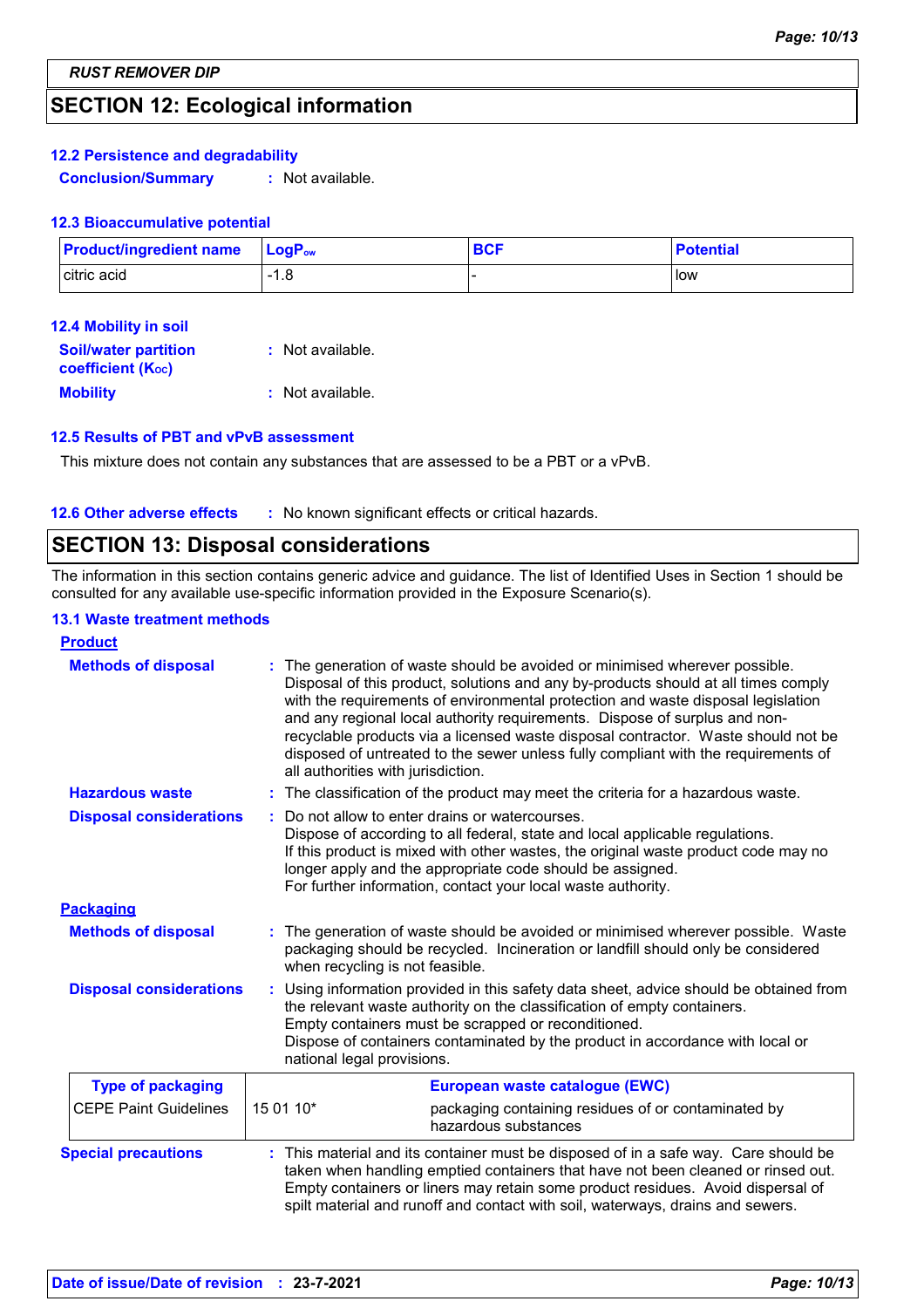### **SECTION 14: Transport information**

### **Information pertaining to IATA and ADN is considered not relevant since the material is not packaged in the correct approved packaging required of these methods of transport.**

|                                                                                                                    | <b>ADR</b>                                                                                                                                                                                                             | <b>IMDG</b>           |
|--------------------------------------------------------------------------------------------------------------------|------------------------------------------------------------------------------------------------------------------------------------------------------------------------------------------------------------------------|-----------------------|
| 14.1 UN number                                                                                                     | Not regulated.                                                                                                                                                                                                         | Not regulated.        |
| 14.2 UN proper<br>shipping name                                                                                    | Not applicable.                                                                                                                                                                                                        | Not applicable.       |
| <b>14.3 Transport</b><br>hazard class(es)<br><b>Class</b><br><b>Subsidiary class</b>                               | Not applicable.<br>$\blacksquare$                                                                                                                                                                                      | Not applicable.       |
| <b>14.4 Packing group</b>                                                                                          | Not applicable.                                                                                                                                                                                                        | Not applicable.       |
| 14.5<br><b>Environmental</b><br>hazards<br><b>Marine pollutant</b><br><b>Marine pollutant</b><br><b>substances</b> | No.                                                                                                                                                                                                                    | No.<br>Not available. |
| <b>14.6 Special</b><br>precautions for<br><b>user</b>                                                              | Transport within user's premises: always<br>transport in closed containers that are upright<br>and secure. Ensure that persons transporting<br>the product know what to do in the event of an<br>accident or spillage. |                       |
| <b>HI/Kemler number</b><br><b>Emergency</b><br>schedules (EmS)                                                     | Not available.                                                                                                                                                                                                         | Not applicable.       |
| <b>14.7 Transport in bulk</b><br>according to IMO<br><b>instruments</b>                                            | : Not applicable.                                                                                                                                                                                                      |                       |
| <b>Additional</b><br><b>information</b>                                                                            |                                                                                                                                                                                                                        |                       |

### **SECTION 15: Regulatory information**

#### **15.1 Safety, health and environmental regulations/legislation specific for the substance or mixture EU Regulation (EC) No. 1907/2006 (REACH)**

#### **Annex XIV - List of substances subject to authorisation**

#### **Annex XIV**

None of the components are listed, or the component present is below its threshold.

#### **Substances of very high concern**

None of the components are listed, or the component present is below its threshold.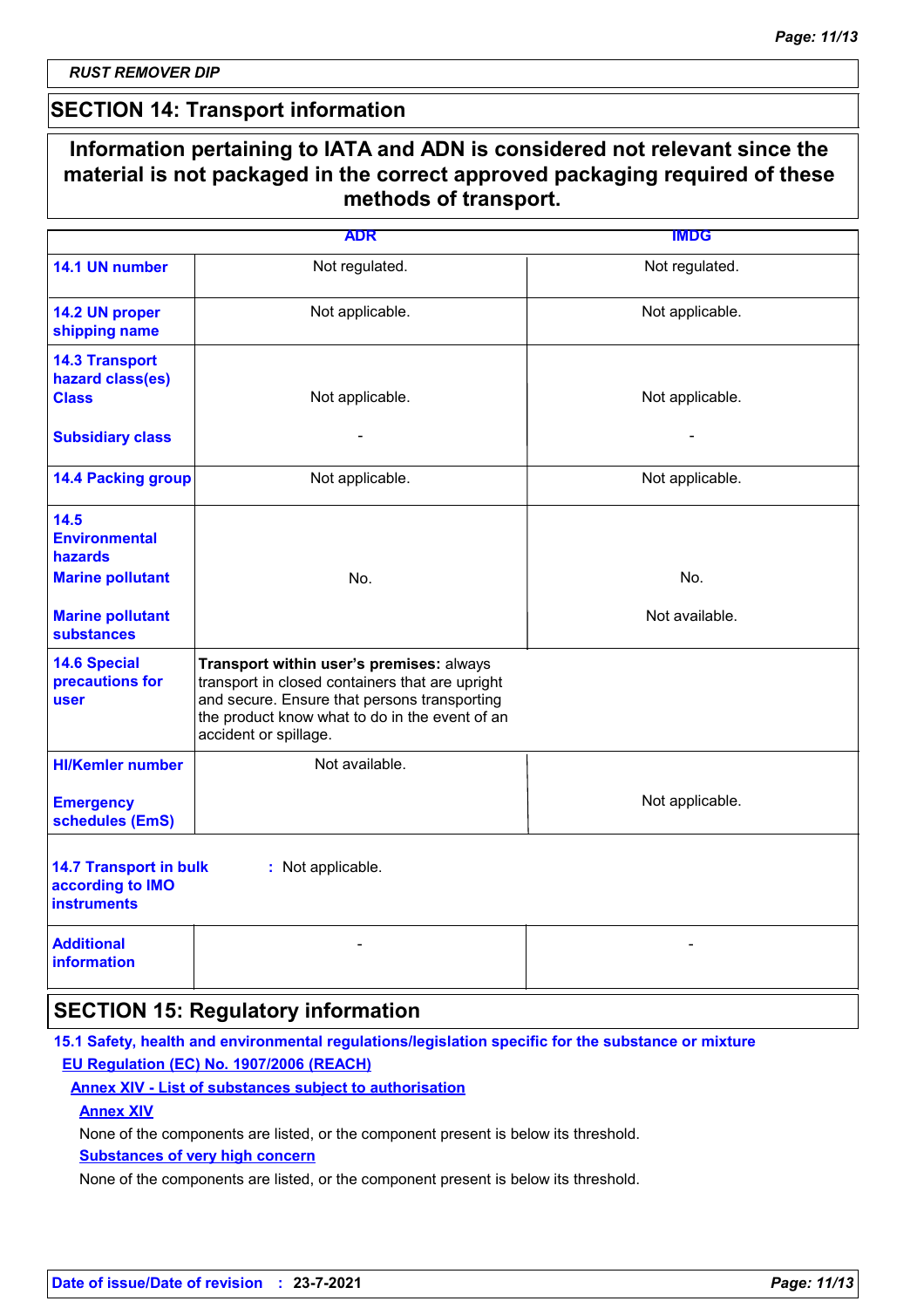### **SECTION 15: Regulatory information**

| <b>Annex XVII - Restrictions : Not applicable.</b><br>on the manufacture,<br>placing on the market<br>and use of certain<br>dangerous substances,<br>mixtures and articles |
|----------------------------------------------------------------------------------------------------------------------------------------------------------------------------|
| <b>Other EU regulations</b>                                                                                                                                                |
| <b>VOC for Ready-for-Use : Not applicable.</b><br><b>Mixture</b>                                                                                                           |
| Ozone depleting substances (1005/2009/EU)                                                                                                                                  |
| Not listed.                                                                                                                                                                |
| Prior Informed Consent (PIC) (649/2012/EU)<br>Not listed.                                                                                                                  |
| <b>Seveso Directive</b>                                                                                                                                                    |
| This product is not controlled under the Seveso Directive.                                                                                                                 |
| <b>International regulations</b>                                                                                                                                           |
| <b>Chemical Weapon Convention List Schedules I, II &amp; III Chemicals</b>                                                                                                 |
| Not listed.                                                                                                                                                                |
| <b>Montreal Protocol</b>                                                                                                                                                   |
| Not listed.                                                                                                                                                                |
| <b>Stockholm Convention on Persistent Organic Pollutants</b><br>Not listed.                                                                                                |
| <b>Rotterdam Convention on Prior Informed Consent (PIC)</b><br>Not listed.                                                                                                 |

#### **UNECE Aarhus Protocol on POPs and Heavy Metals**

Not listed.

#### **15.2 Chemical safety :** No Chemical Safety Assessment has been carried out.

#### **assessment**

### **SECTION 16: Other information**

**CEPE code :** 1

 $\nabla$  Indicates information that has changed from previously issued version.

| <b>Abbreviations and acronyms : ATE = Acute Toxicity Estimate</b> |                                                                               |
|-------------------------------------------------------------------|-------------------------------------------------------------------------------|
|                                                                   | CLP = Classification, Labelling and Packaging Regulation [Regulation (EC) No. |
|                                                                   | 1272/2008]                                                                    |
|                                                                   | DMEL = Derived Minimal Effect Level                                           |
|                                                                   | DNEL = Derived No Effect Level                                                |
|                                                                   | EUH statement = CLP-specific Hazard statement                                 |
|                                                                   | $N/A = Not available$                                                         |
|                                                                   | PBT = Persistent, Bioaccumulative and Toxic                                   |
|                                                                   | <b>PNEC</b> = Predicted No Effect Concentration                               |
|                                                                   | <b>RRN = REACH Registration Number</b>                                        |
|                                                                   | SGG = Segregation Group                                                       |
|                                                                   | vPvB = Very Persistent and Very Bioaccumulative                               |

**Procedure used to derive the classification according to Regulation (EC) No. 1272/2008 [CLP/GHS]**

| <b>Classification</b> | <b>Justification</b> |
|-----------------------|----------------------|
| $Eve$ Irrit. 2, H319  | Calculation method   |

**Full text of abbreviated H statements**